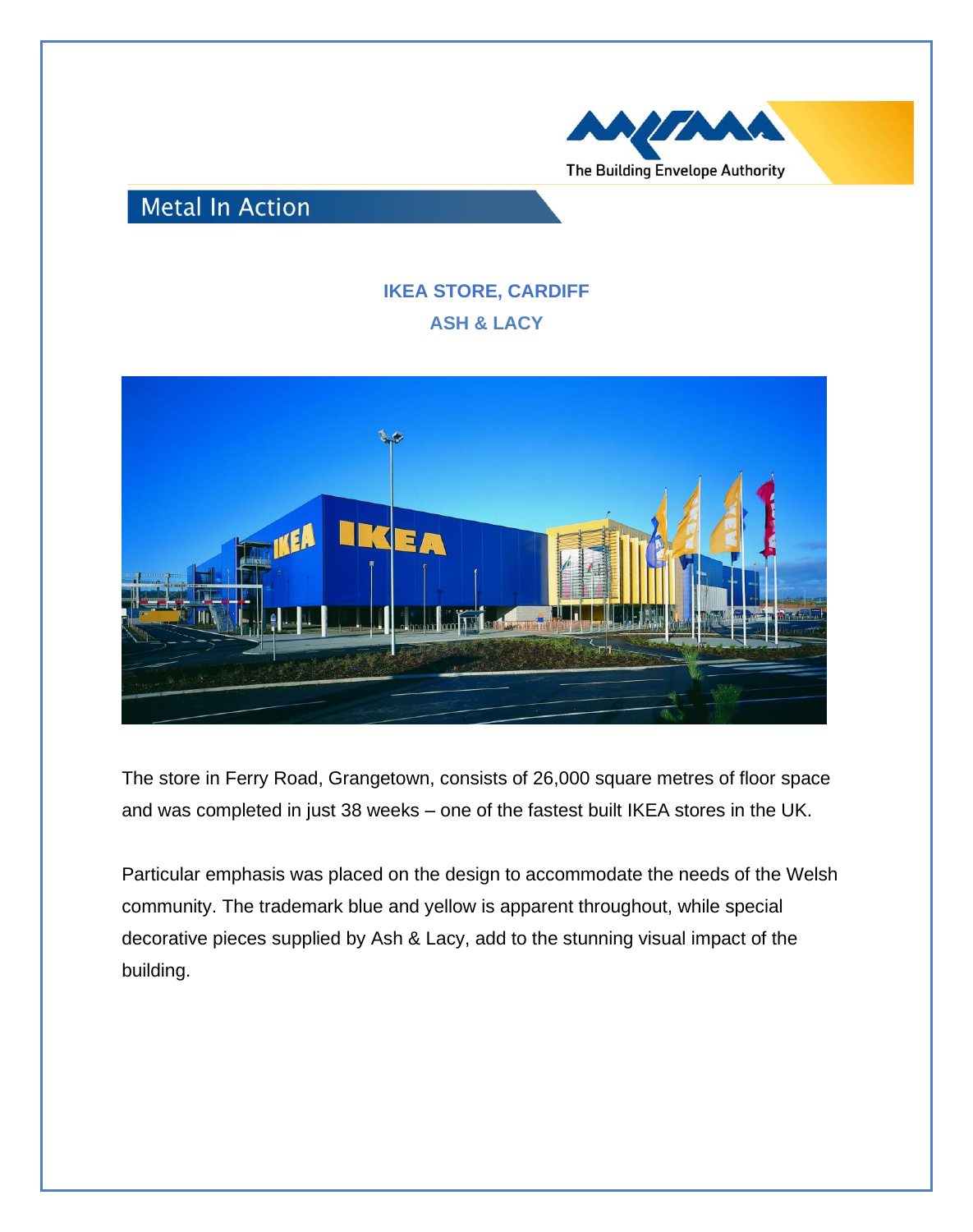Amongst the most spectacular features provided by Ash & Lacy from their architectural fabrication range are the aluminium aerofoil bullnoses – the largest ever made by Ash & Lacy, designed to harmonise with the extensive size of the store. The bullnoses are 2 metres in girth and 3 metres long to minimise any joints, with a powder coated finish in IKEA's corporate colours.



To maintain the consistency of the corporate image, materials were provided to Ash & Lacy so that the flashing details manufactured from plastisol coated galvanised steel could be accurately recreated in the IKEA blue and yellow.

The majority of the flashings and fabrication components for the roof, wall cladding and the stairs of the IKEA store were supplied by Ash & Lacy, who utilised a range of AshFab features to create a total quality environment by adding shape and depth to the building

| Architect       | <b>Stubbs Rich Architects</b>             |
|-----------------|-------------------------------------------|
| Project manager | <b>RG Group</b>                           |
| Installer       | <b>Topek Ltd</b>                          |
| Products        | <b>Bespoke Architectural Fabrications</b> |